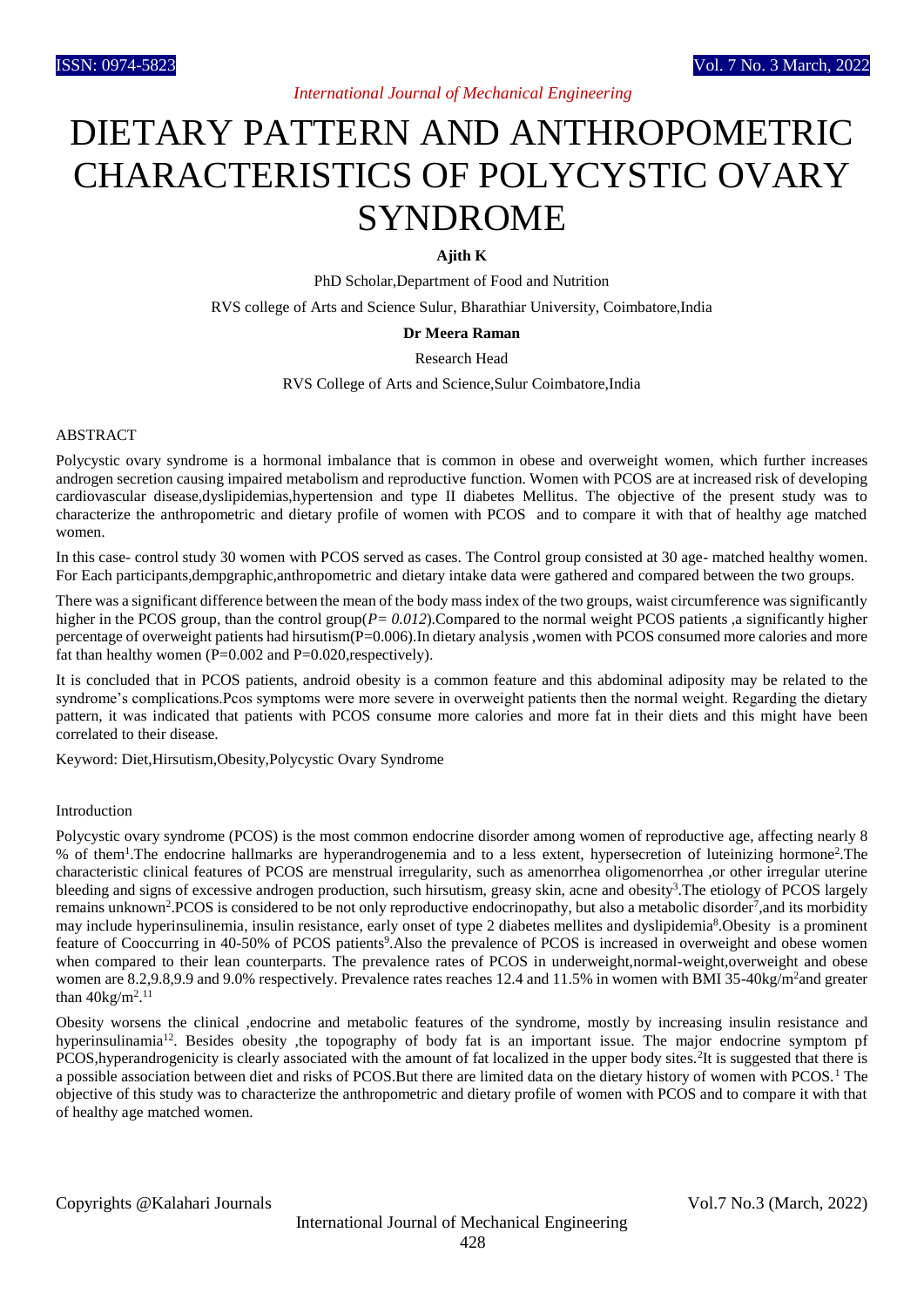## MATERIALS AND METHODS

The study participants ,materials and methods were approved by the research committee of SDM Naturopathy and yogic science college. This study was case-control. The study population consisted of patients who attended the out-patient department at SDM nature cure Hospital. Thirty women aged between 17 to 35 years, who fit the diagnostic criteria for PCOS served as cases. The PCOS was early diagnosed by the determination of hormonal parameters based on standard Rotterdam Criteria 2003.All of the women suffered from menstrual disorders, such as amenorrhea or oligomenorrhoea. We excluded patients with any other etiology such liver, kidney and heart problems. The control group consisted of thirty healthy women who attended the center along with their patients and were matched for age with the PCOS group. All the controls had regular menstrual cycles(26–33-day cycles). All the participants, PCOS patients as well as controls, were in good health condition and were not on any medication which might affect hormone metabolism or body composition. All the participants were non-smokers and none of them was on excessive physical training.

For each participants , a questionnaire of demographic information (Job, exercise habits, education and socio-economic statuses.) was completed. Each participant was asked to provide a detailed history of menstruation and also signs and symptoms of PCOS such as acne, hirsutism and greasy skin.

Anthropometric information was gathered as follows: Height(in cm) and body weight (in kg) were determined for each participants and BMI was calculated. The waist Hip circumferences were measured and the waist-to-hip ratio(WHR) was also calculated.<sup>14</sup>To evaluate the dietary dietary intake of the participants, three 24-hour dietary recall questionnaires were filled for each person (two weekdays and a weekend). Total energy intake (kcal), levels of carbohydrate (%), protein (%), fat (%), SFA (gr), PUFA (%) and MUFA (%) intake in the participants were also analysed, using Nutritive value of Indian foods table.

## STATISTICAL ANALYSIS

Statistical analysis was done using the Statistical Package for the social Sciences, version 13.0 for windows(SPSS,Inc,Chicago).The independent sample t-test and Mann-Whitney U test was used to compare the means of the two groups *P* value less than 0.05 was considered as statistically significant. All data were expressed as mean ±SD.

#### RESULTS

The participants of the present study were 30 women with PCOS as cases and 30 healthy women as control group . The average age of the participants in the case and control groups was  $26.17\pm4.3$  and  $27.13\pm3.2$  years respectively. There was no significance difference between the two means (*P*=0.58).Besides the age variable, two groups were also matched regarding the education and socio-economic status (*P*=0.242). There was no significant difference in the percentage of women who exercised regularly between the two groups (22.2% vs 24.3% *p*=0.045).A significantly higher percentage of PCOS women reported PCOS in their family than healthy women( $P < 0.001$ ).

There was no significant difference between the mean of body mass index of (table-1),but the mean of waist circumference was significantly higher in the PCOS group, compared to the control group $(P=0.012)$ .

## Table -1

| <b>Variable</b>         | <b>PCOS</b>     | <b>Control</b>  | P value |  |
|-------------------------|-----------------|-----------------|---------|--|
| Age(year)               | $26.17\pm4.3$   | $27.13 \pm 3.2$ | 0.58    |  |
| Weight (kg)             | $59.21 \pm 6.4$ | $56.30\pm 6.9$  | 0.94    |  |
| Height(cm)              | $157 + 4.9$     | $158 + 4.5$     | 0.350   |  |
| BMI(Kg/m <sup>2</sup> ) | $24.15 \pm 2.5$ | $23.21 \pm 2.3$ | 0.543   |  |
| Waist(cm)               | $83.63 \pm 7.4$ | $81.23 \pm 6.9$ | 0.014   |  |
| Hip(cm)                 | $92.3 \pm 8.5$  | $90.3 \pm 8.3$  | 0.013   |  |
| WHR                     | $0.86 \pm 0.04$ | $0.85 \pm 0.04$ | 0.217   |  |

Anthropometric characteristics of the participants

BMI-Body Mass Index,WHR:Waist to hip ratio,PCOS:Polycystic ovary syndrome

The mean intakes of calorie in the PCOS and control group were  $1673 \pm 532$  and  $1456 \pm 345$  kcal,respectively (Table 2). There was a significant difference between the mean calorie intake of the PCOS and Control Groups  $(P = 0.001)$  so that the PCOS women consumed more calorie than the healthy ones. The mean fat intake(%) was significantly higher in the PCOS group than the control group(*P*=0.014).SFA and PUFA were also consumed more in the PCOS group (*P*=0.034) and *P*=0.018,respectively).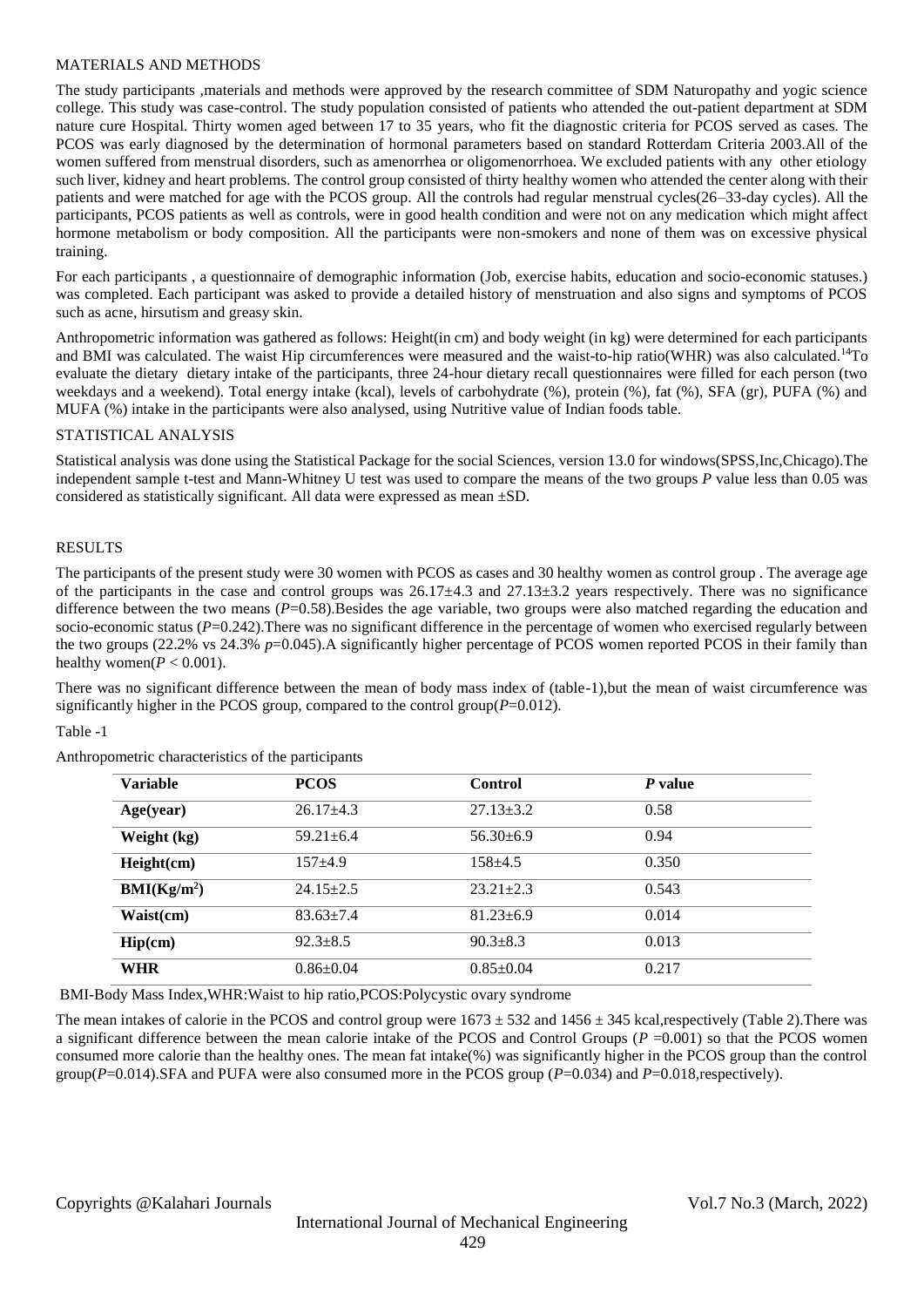# Table-2

Dietary pattern of the PCOS and Control group

| <b>Variable</b>             | <b>PCOS</b>     | <b>Control Group</b> | P value |  |
|-----------------------------|-----------------|----------------------|---------|--|
| <b>Energy</b> (kcal)        | $1673 \pm 532$  | $1456 \pm 345$       | 0.001   |  |
| $Carbohydrate(\frac{9}{6})$ | $60.15 \pm 7.5$ | $58 \pm 6.9$         | 0.219   |  |
| Protein $\frac{6}{6}$       | $20.16 \pm 2.4$ | $19.89 \pm 2.8$      | 0.453   |  |
| $\text{Fat}(\% )$           | $23.14 \pm 3.5$ | $21.12 \pm 2.4$      | 0.014   |  |
| SFA(g)                      | $7.8 \pm 1.8$   | $7.4 \pm 1.9$        | 0.034   |  |
| MUFA(g)                     | $8.3 \pm 2.2$   | $7.8 \pm 1.9$        | 0.215   |  |
| PUFA(g)                     | $6.3 \pm 1.7$   | $5.2 \pm 1.4$        | 0.018   |  |

SFA:Saturated fatty acid,MUFA:Monounsaturated fatty acid,PUFA:Ploy unsaturated fatty acid,PCOS:Polycystic ovary syndrome

# DISCUSSION

PCOS is the most common endocrine disorder among women of reproductive age, affecting nearly 7% if them<sup>1</sup>.PCOS is considered to be not only a reproductive endocrinopathy, but also a metabolic disorder<sup>7</sup> and its morbidity may include hyperinsulinemia, insulin resistance, endometrial hyperplasia and carcinoma, and obstructive sleep apnea8.

In the present study, the dietary patterns and anthropometric characteristics of a group of women with PCOS and a group of age matched healthy women were compared. The mean BMI of the two groups was within the normal  $(24.15\text{kg/m}^2)$ , and there was no significant difference between the two means. But different patterns of fat distribution were seen between the two groups, so that the marker of abdominal obesity, mean of waist circumference was significantly higher in the PCOS patients than the healthy controls. Similar results were reached in a study by Kirchengast *et al.,*who showed that lean PCOS patients have a significantly higher amount of fat tissue of the total body and the upper body region compared to the lean controls<sup>2</sup>.

The gynoid type of fat distribution develops during female puberty and persists during the fertile phase of adult life<sup>2</sup>. Peripheral fat tissue, especially in the lower body region is an important source of extra-ovarian estrogen synthesis, because the aromatization from androgens to estrogens takes place there<sup>2</sup>. It is important to note that the major endocrine symptom of PCOS, hyperandrogenicity ,is clearly associated with a preponderance of fat localized in the upper body sites. This sex specific fat distribution,commomly called android fat distribution, is associated with obesity and a variety of metabolic characteristics, but is also mentioned as an indicator of reduced reproductive capability of the woman<sup>2</sup>.

Insulin resistance is independent of the effect of obesity; both lean and obese women with PCOS have evidence of decreased insulin sensitivity, but insulin resistance is most marked where there is an interaction between obesity and the syndrome<sup>16</sup>. Specially is most marked abdominal obesity in accompanied with the occurrence if insulin resistance and compensatory hyperinosemia. Systemic hyperinsulinism plays a major role in the development of the hyperandrogenism characteristic of the PCOS.

A close correlation exists between adiposity and severity of the symptoms in women with PCOS,<sup>8</sup> and since acne, hirsutism and greasy skin are the most common variable signs of hyperandrogenism<sup>4</sup>, the prevalence of these symptoms was assessed in two BMI subgroups of our patients: The normal weight and overweight. Although there were no significant differences in greasy skin and acne between the normal weight and overweight PCOS patients, a significantly higher percentage of overweight women reported hirsutism compared to the normal weight. In a study by Liou *et al*., the obese women with PCOS did not present with a higher prevalence of hirsutism and in fact they had a lower incidence of acne than non-obese participants<sup>8</sup>. In another cross-sectional study by Tamimi *et al*., hirsutism, the major clinical feature of PCOS, did not increase significantly from the normal weight subgroup to overweight and to obese subgroups of PCOS patients.

Lifestyle modification focusing predominantly on diet and exercise behaviour is considered the preferred first-line treatment For PCOS management with the primary goal to normalize serum androgens and restore reproductive function.<sup>20</sup>

There are limited data on the diet history of women with PCOS.<sup>1</sup> The reported incidence of obesity and insulin resistance among the women with PCOS  $<sup>1</sup>$  led us to hypothesize that patients with PCOS consume foods that contribute to obesity, elevated insulin</sup> concentrations, and ultimately, insulin resistance. Our major findings were that women with PCOS had a diet with higher total energy and fat, saturated fat and poly-unsaturated fat compared to the healthy controls. But we did not find any difference between the dietary intakes of normal weight and overweight PCOS patients. Wild *et al*. <sup>21</sup> found that women with PCOS had a diet higher in saturated fat and lower in dietary fibre than age-matched control women. Jeanes *et al*., investigated the habitual diet and activity patterns of 21 UK women with PCOS. In their study, Mean percentage energy from fat was 38% (12% energy from saturated fat), with 68% of women with PCOS consuming >35% energy from fat.<sup>22</sup> Epidemiological studies suggest an association between a high fat, particularly saturated fat intake and reduced insulin sensitivity.<sup>24</sup>

In most of the dietary studies in women with PCOS, improvements in metabolic and reproductive outcomes have been closely related to improvements in insulin sensitivity, suggesting that dietary modification designed to improve insulin resistance may produce benefits greater than those achieved by energy restriction alone.<sup>16</sup> In an interventional study by Thompson *et al*. on the

Copyrights @Kalahari Journals Vol.7 No.3 (March, 2022)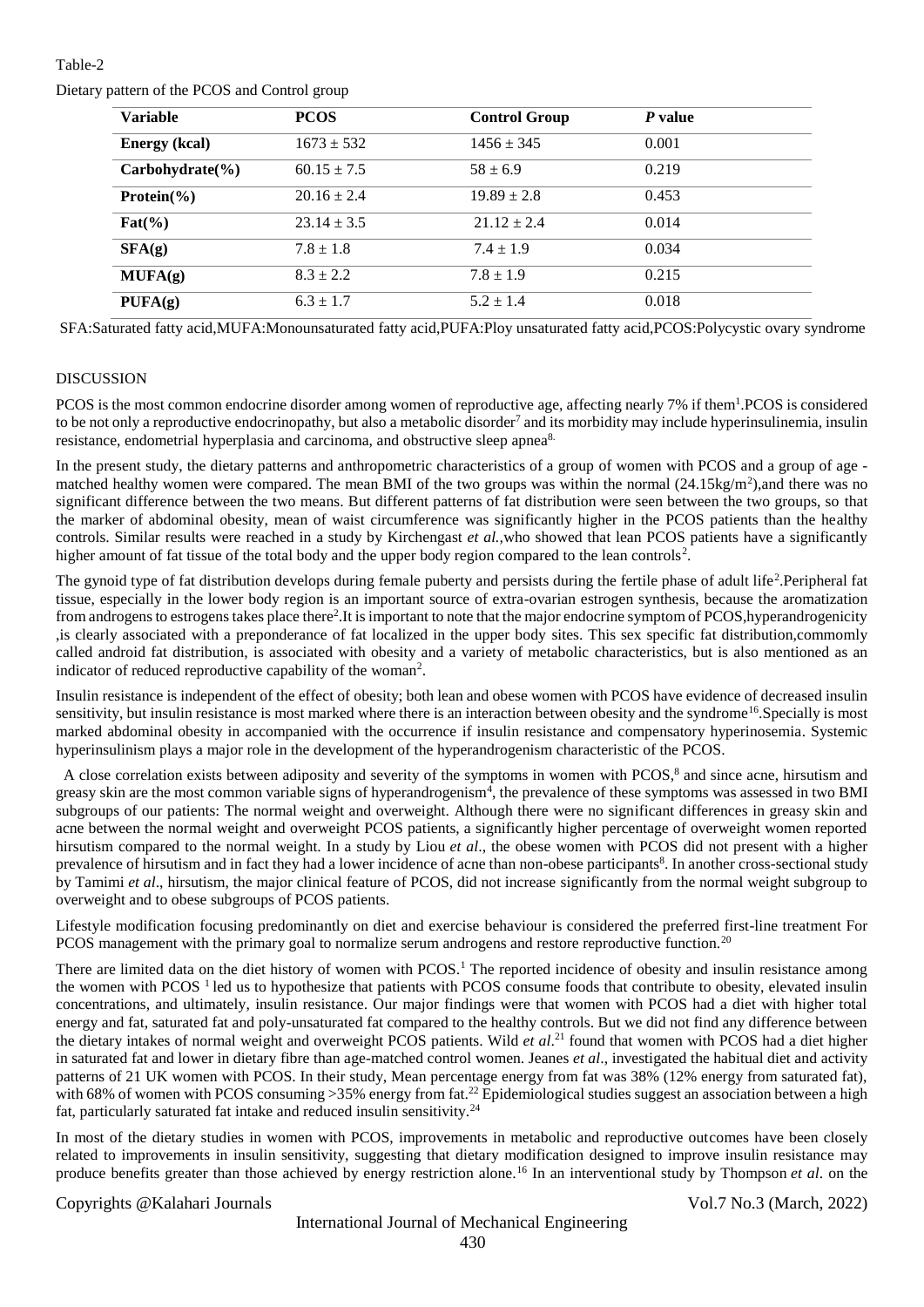effects of energy-restricted high protein diet (5000-6000 kJ/d), weight loss via energy restriction improved reproductive function, cardiometabolic abnormalities, and hormonal parameters in overweight and obese women with PCOS.<sup>20</sup>

As reported, in our participants, fat intake was significantly higher in PCOS patients than healthy controls. This high fat diet might have increased insulin resistance and caused hyperinsulinemia in patients. As we discussed previously, hyperinsulinemia can cause hyperandrogenism.<sup>16</sup>

We conclude that in PCOS patients, android obesity in a common feature and this abdominal adiposity may be related to PCOS complications. We can also report that PCOS symptoms are more severe in overweight PCOS patients than the normal weight. As to the dietary pattern, PCOS patients consume more calories and more fat in their diets and this might have been correlated to their disease. We recommend clinical trials to be designed to assess the effects of different patterns of diet and changes in anthropometric indices on the signs and symptoms of PCOS.

#### **REFRENCES**

- 1. Douglas CC, Norris LE, Oster RA, Darnell BE, Azziz R, Gower BA. Difference in dietary intake between women with polycystic ovary syndrome and healthy controls. *Fertil Steril.* 2006;86:411–7.
- 2. Kirchengast S, Huber J. Body composition characteristics and body fat distribution in lean women with polycystic ovary syndrome. *Hum Reprod.* 2001;16:1255–60.
- 3. Franks S. Polycystic ovary syndrome. *N Engl J Med.* 1995;333:853–61.
- 4. Tamimi W, Siddiqui IA, Tamim H, AlEisa N, Adham M. Effect of body mass index on clinical manifestations in patients with polycystic ovary syndrome. *Int J Gynaecol Obstet.* 2009;107:54–7.
- 5. Azziz R, Woods KS, Reyna R, Key TJ, Knochenhauer ES, Yildiz BO. The prevalence and features of the polycystic ovary syndrome in an unselected population. *J Clin Endocrinol Metab.* 2004;89:2745–9.
- 6. Fegan PG, Sandeman DD, Krone N, Bosman D, Wood PJ, Stewart PM, et al. Cushing's syndrome in women with polycystic ovaries and hyperandrogenism. *Nat Clin Pract Endocrinol Metab.* 2007;3:778–83.
- 7. Ehrmann DA. Polycystic ovary syndrome. *N Engl J Med.* 2005;352:1223–36.
- 8. Liou TH, Yang JH, Hsieh CH, Lee CY, Hsu CS, Hsu MI. Clinical and biochemical presentations of polycystic ovary syndrome among obese and nonobese women. *Fertil Steril.* 2009;92:1960–5.
- 9. Gambineri A, Pelusi C, Vicennati V, Pagotto U, Pasquali R. Obesity and the polycystic ovary syndrome. *Int J Obes Relat Metab Disord.* 2002;26:883–96.
- 10. Hsu MI, Liou TH, Liang SJ, Su HW, Wu CH, Hsu CS. Inappropriate gonadotropin secretion in polycystic ovary syndrome. *Fertil Steril.* 2009;91:1168–74.
- 11. Yildiz BO, Knochenhauer ES, Azziz R. Impact of obesity on the risk for polycystic ovary syndrome. *J Clin Endocrinol Metab.* 2008;93:162–8.
- 12. Dunaif A, Segal KR, Futterweit W, Dobrjansky A. Profound peripheral insulin resistance, independent of obesity, in polycystic ovary syndrome. *Diabetes.* 1989;38:1165–74.
- 13. Carmina E, Legro RS, Stamets K, Lowell J, Lobo RA. Difference in body weight between American and Italian women with polycystic ovary syndrome: Influence of the diet. *Hum Reprod.* 2003;18:2289–93.
- 14. *Sponsored by the Regional Office for the Western Pacific (WPRO), World Health Organization, the International Association for the Study of Obesity, and the International Obesity Task Force.* Melbourne: International Diabetes Institute; 2000. Feb, The Asia-Pacific perspective: redefining obesity and its treatment.
- 15. Robinson S, Chan SP, Spacey S, Anyaoku V, Johnston DG, Franks S. Postprandial thermogenesis is reduced in polycystic ovary syndrome and is associated with increased insulin resistance. Clin Endocrinol (Oxf) 1992;36:537–43.
- 16. Marsh K, Brand-Miller J. The optimal diet for women with polycystic ovary syndrome? Br J Nutr. 2005;94:154–65.
- 17. Escobar-Morreale HF, San Millán JL. Abdominal adiposity and the polycystic ovary syndrome. Trends Endocrinol Metab. 2007;18:266–72.
- 18. Holte J, Bergh T, Gennarelli G, Wide L. The independent effects of polycystic ovary syndrome and obesity on serum concentrations of gonadotrophins and sex steroids in premenopausal women. Clin Endocrinol (Oxf) 1994;41:473–81.
- 19. Bernasconi D, Del Monte P, Meozzi M, Randazzo M, Marugo A, Badaracco B, et al. The impact of obesity on hormonal parameters in hirsute and nonhirsute women. Metabolism. 1996;45:72–5.
- 20. Thomson RL, Buckley JD, Noakes M, Clifton PM, Norman RJ, Brinkworth GD. The effect of a hypocaloric diet with and without exercise training on body composition, cardiometabolic risk profile, and reproductive function in overweight and obese women with polycystic ovary syndrome. J Clin Endocrinol Metab. 2008;93:3373–80.
- 21. Wild RA, Painter PC, Coulson PB, Carruth KB, Ranney GB. Lipoprotein lipid concentrations and cardiovascular risk in women with polycystic ovary syndrome. J Clin Endocrinol Metab. 1985;61:946–51.
- 22. Jeanes YM, Barr S, Smith K, Hart KH. Dietary management of women with polycystic ovary syndrome in the United Kingdom: The role of dietitians. J Hum Nutr Diet. 2009;22:551–8.

Copyrights @Kalahari Journals Vol.7 No.3 (March, 2022)